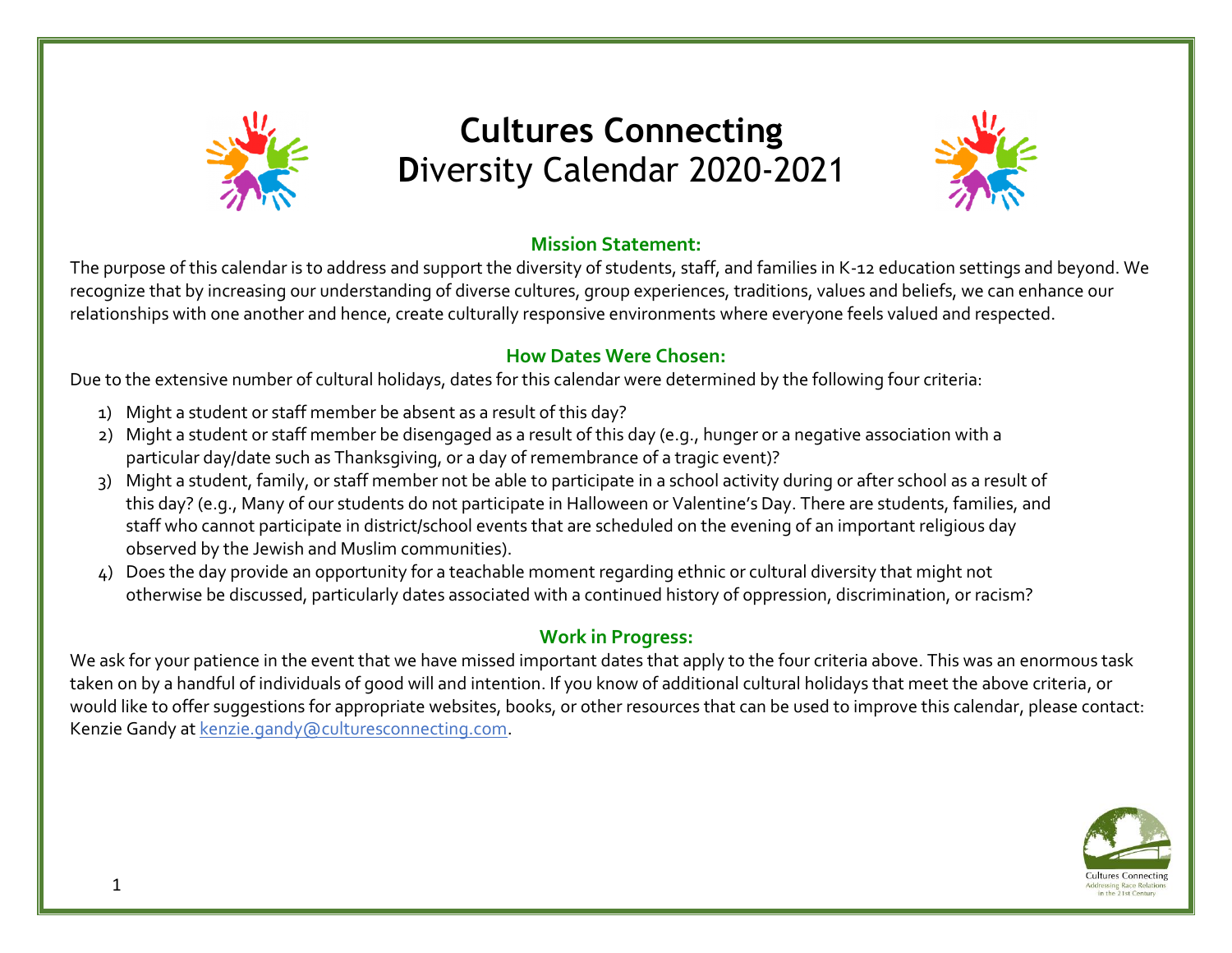#### **Acknowledgements:**

This calendar began as a project of Seattle Public Schools. We would like to thank the following contributors that made this Diversity Calendar possible.

#### **Special Thanks:**

- Bilingual Instructional Assistants, SPS
- Willard Bill, Jr., Huchoosedah
- Anita Morales, Instructional Services
- Shannon McMinimee Legal Office
- Keisha Scarlett, STAR Consultant
- Mohamed Roble, Bilingual Community Liaison
- Ilsa Govan, Equity & Race Specialist
- Kenzie Gandy, Administrative Specialist, Cultures Connecting

#### **Diversity Calendar Committee Members:**

- Caprice Hollins, Director of Equity and Race Relations
- Hung Pham, Bilingual & Community Liaison
- Shelly Rosen, SPS Parent
- Carl Shutoff, Instructional Technology Resource Teacher

#### **Notes**:

- *Starred (\*) holy days begin at sunset of the date listed and go to sunset of the following day.*
- *Caret (^) indicates work restrictions.*
- *Due to regional and cultural differences, the holidays listed may be celebrated on different dates by individuals of the same faith.*
- *Muslim holidays are based on actual sighting of the moon and therefore the date may vary.*
- *For more information on individual holidays, click the holiday title to view its hyperlink (many are linked to Wikipedia).*

# **AUGUST 2020**

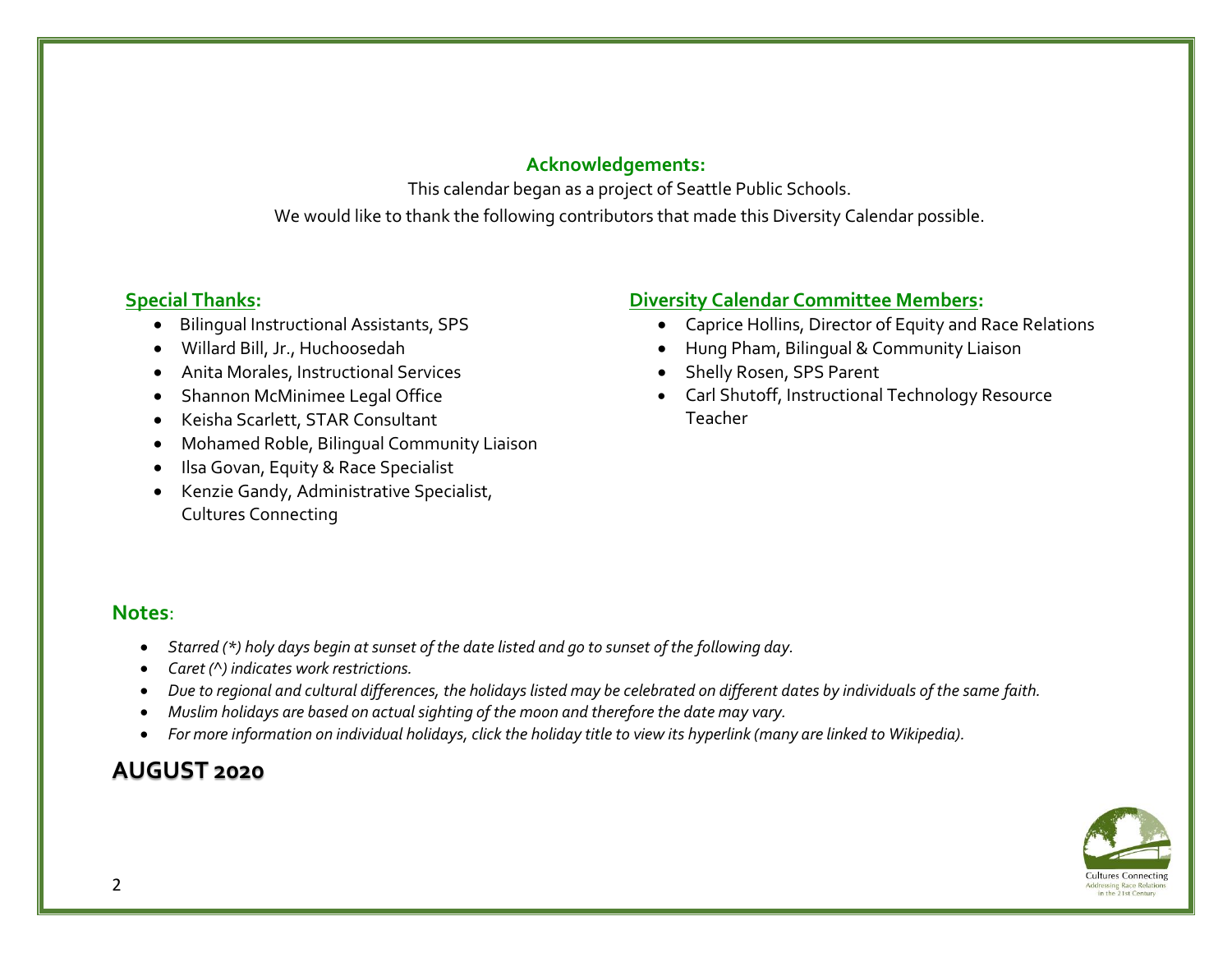| Date(s):    | Holiday / Observance: | <b>Religious / Cultural Group:</b> | Notes: |
|-------------|-----------------------|------------------------------------|--------|
| Aug. 19-20* | Al-Hijra / Muharram   | <b>Islamic</b>                     |        |
| Aug. 28-29* | Ashura                | Islamic                            |        |

# **SEPTEMBER 2020 Hispanic Heritage Month**

| Date(s):        | <b>Holiday / Observance:</b> | <b>Religious / Cultural Group:</b> | Notes:                                                                                                                                                                                   |
|-----------------|------------------------------|------------------------------------|------------------------------------------------------------------------------------------------------------------------------------------------------------------------------------------|
| Sept. 7         | <b>Labor Day</b>             |                                    | No school.                                                                                                                                                                               |
| Sept. 11        | <b>Enkutatash (New Year)</b> | Ethiopian                          |                                                                                                                                                                                          |
| Sept. 16        | Mexican Independence Day     | Mexican                            |                                                                                                                                                                                          |
| Sept. 18-20*^   | Rosh Hashanah (New Year)     | Jewish                             | Rosh Hashanah kicks off several<br>weeks of Jewish holidays in the<br>fall. Rosh Hashanah and Yom<br>Kippur are the two most-<br>observed Jewish Holidays, called<br>the high holy days. |
| Sept. 21-29 $*$ | Mabon                        | Neo-Pagan                          |                                                                                                                                                                                          |
| Sept. 27-28*    | Yom Kippur                   | Jewish                             | Day of fasting.                                                                                                                                                                          |

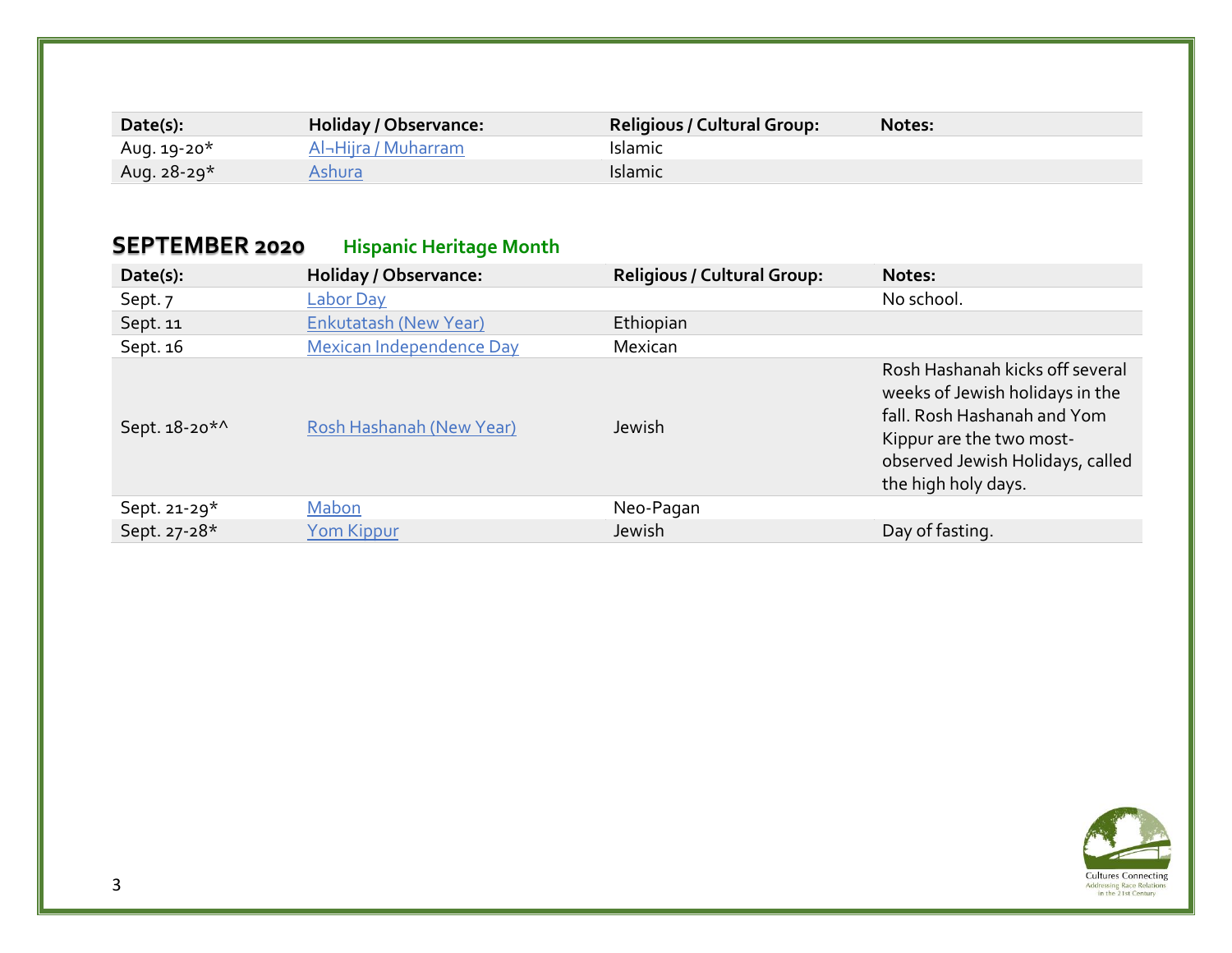| OCTOBER 2020                |                                                          | <b>Cultural Diversity Month   Coming Out Month   Disability Employment</b> |                                                        |
|-----------------------------|----------------------------------------------------------|----------------------------------------------------------------------------|--------------------------------------------------------|
|                             | <b>Awareness Month   Filipino American History Month</b> |                                                                            |                                                        |
| Date(s):                    | <b>Holiday / Observance:</b>                             | <b>Religious / Cultural Group:</b>                                         | Notes:                                                 |
|                             | Tet Trung Thu (Vietnam)                                  |                                                                            |                                                        |
| Oct. 1                      | Moon Festival (China, Taiwan)                            | Vietnam, China, Taiwan, Korea                                              |                                                        |
|                             | Chu-Seok (Korea)                                         |                                                                            |                                                        |
| Oct. $2-9*^{\wedge}$        | <b>Sukkot (Feast of Tabernacles)</b>                     | Jewish                                                                     |                                                        |
| Oct. 9-11*^                 | <b>Shemini Atzeret</b>                                   | Jewish                                                                     |                                                        |
| Oct. 11                     | <b>National Coming Out Day</b>                           | LGTBQ+ and Allies                                                          |                                                        |
| Oct. 10-11*^                | <b>Simchat Torah</b>                                     | Jewish                                                                     |                                                        |
| Oct. 12                     | Día de la Raza                                           | Latinx, Mexican                                                            |                                                        |
| Oct. 12                     | <b>Indigenous People's Day</b>                           | <b>United States</b>                                                       |                                                        |
| Oct. $17 - 18$ <sup>*</sup> | Birth of the Báb                                         | Bahá'i                                                                     |                                                        |
| Oct. $17 - 25^*$            | Navaratri/Dassehra                                       | Hindu                                                                      |                                                        |
| Oct. 18-19*^                | Birth of Bahá'u'lláh                                     | Bahá'i                                                                     |                                                        |
| Oct. 26                     | Dashain                                                  | Bhutan                                                                     |                                                        |
| Oct. $28-29*$               | Mawlid-al-Nabi                                           | Islamic                                                                    |                                                        |
|                             | (birthday of Mohammad)                                   |                                                                            |                                                        |
| Oct. $31$                   | Halloween                                                | <b>United States</b>                                                       | Be mindful that not all families<br>observe Halloween. |
| Oct. 31-Nov. 1              | Samhain                                                  | Neo-Pagan                                                                  |                                                        |
| Oct. 31-Nov. 2              | Día de los Muertos                                       | Mexican                                                                    |                                                        |

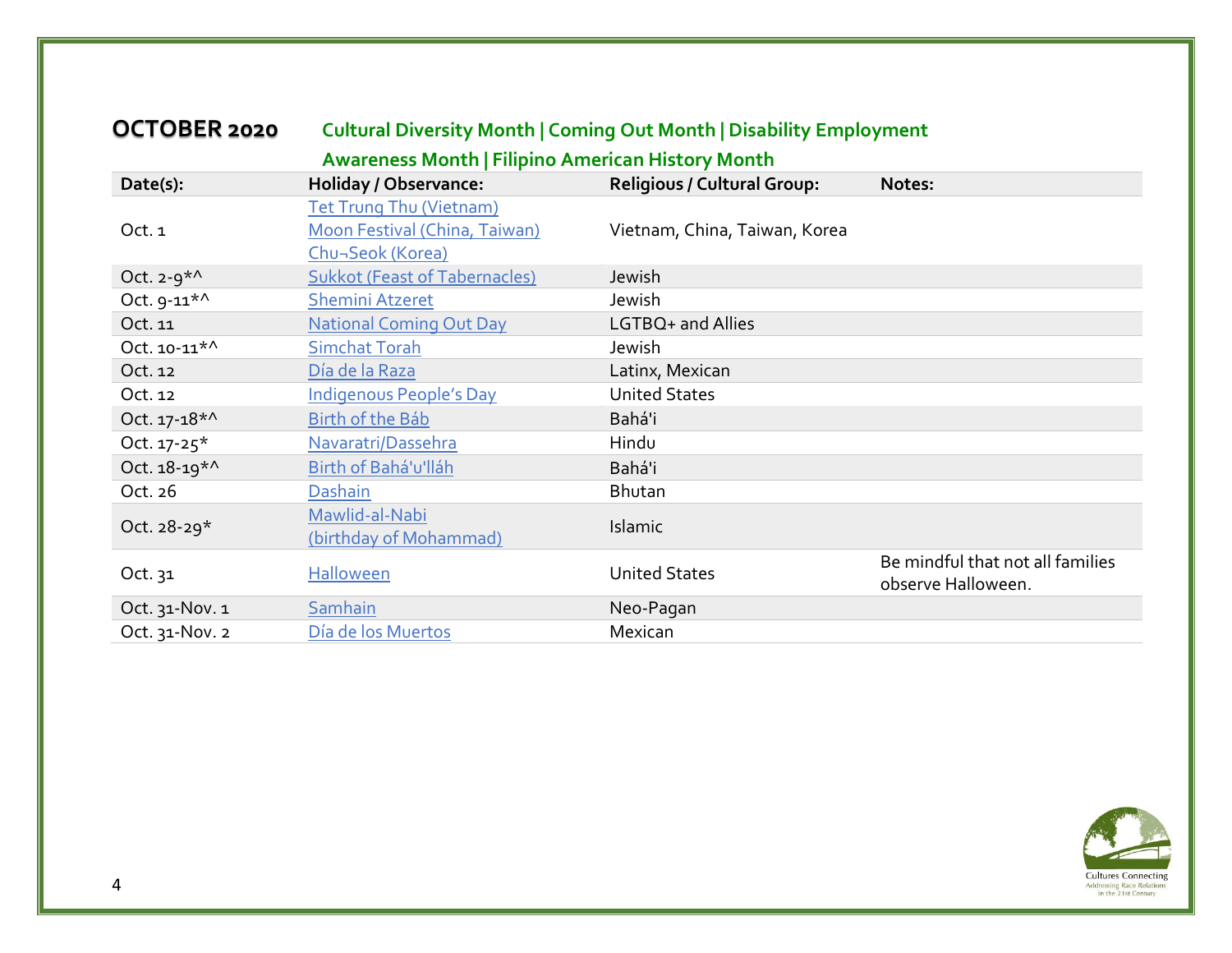| <b>NOVEMBER 2020</b> | <b>Native American Heritage Month</b> |                                     |                                                                    |
|----------------------|---------------------------------------|-------------------------------------|--------------------------------------------------------------------|
| Date(s):             | <b>Holiday / Observance:</b>          | <b>Religious / Cultural Group:</b>  | Notes:                                                             |
| Nov. 1               | <b>All Saint's Day</b>                | Anglican & Roman Catholic           |                                                                    |
| Nov. 11              | Veteran's Day                         | <b>United States</b>                |                                                                    |
| Nov. $14^{\wedge}$   | Diwali                                | Hindu, Jain, Sikh, Buddhist         |                                                                    |
| Nov. 20              | <b>Transgender Day of Remembrance</b> | International, LGTBQ+ and<br>Allies |                                                                    |
| Nov. 26              | <b>Thanksgiving Day</b>               | <b>United States</b>                | No school.<br>http://americanindiansource.com/m<br>ourningday.html |
| Nov. 30              | <b>Birthday of Guru Nanak</b>         | Sikh                                |                                                                    |

#### **DECEMBER 2020**

| Date(s):       | <b>Holiday / Observance:</b>              | <b>Religious / Cultural Group:</b> | Notes:     |
|----------------|-------------------------------------------|------------------------------------|------------|
| Dec. 8         | <b>Feast of the Immaculate Conception</b> | Catholic                           |            |
| Dec. 10-18*    | Hanukkah (Chanukah)                       | Jewish                             |            |
| Dec. 12        | Day of Our Lady of Guadalupe              | <b>Mexican Catholic</b>            |            |
| Dec. 16-24     | Las Posadas                               | Mexican                            |            |
| Dec. 16-24     | <b>Simbang Gabi</b>                       | Filipino Catholic                  |            |
| Dec. 21        | <b>Winter Solstice / Yule</b>             | Neo-Pagan                          |            |
| Dec. 25        | Christmas Day                             | Christian                          | No school. |
| Dec. 26-Jan. 1 | Kwanzaa                                   | African American                   |            |

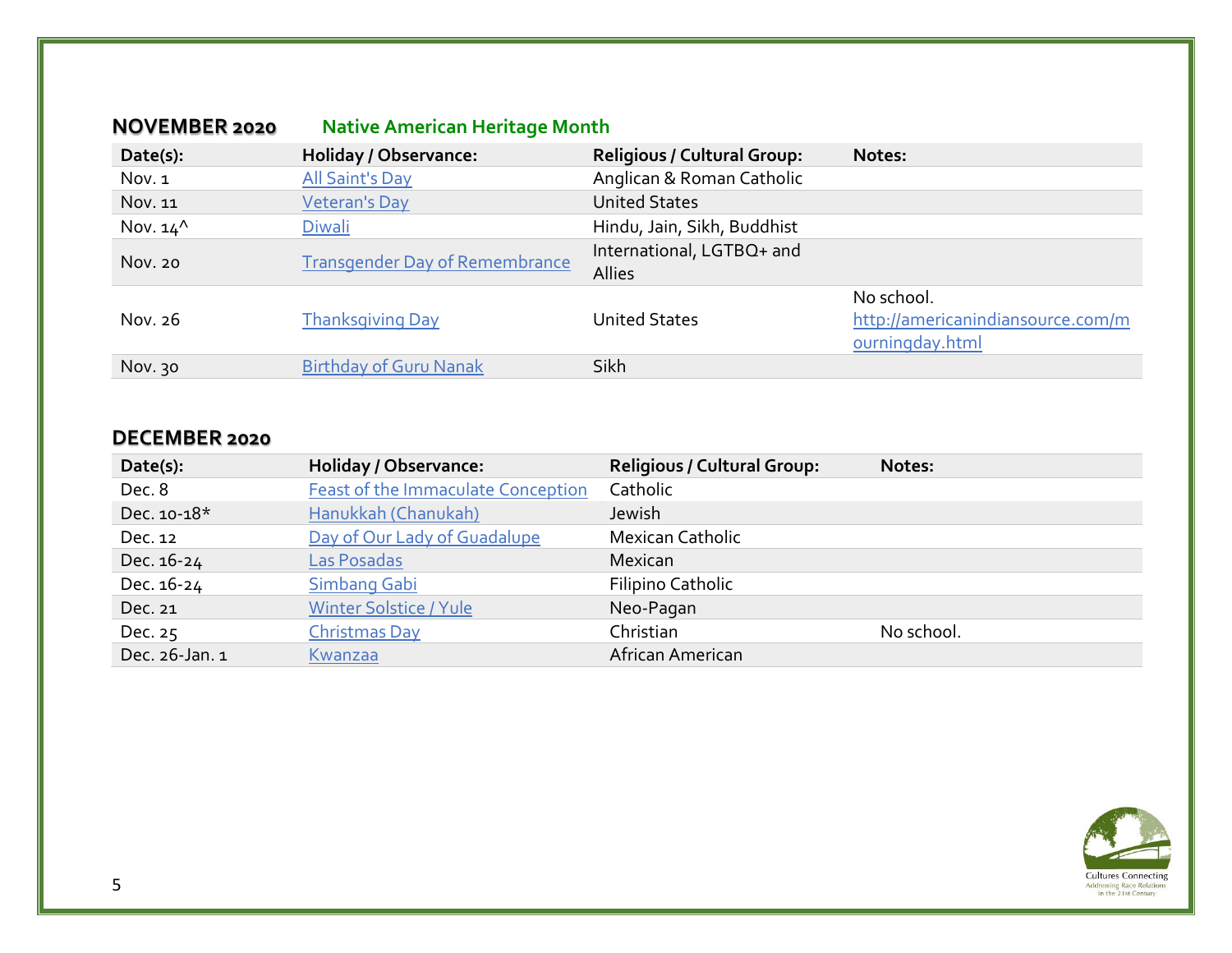#### **JANUARY 2021**

| Date(s):          | <b>Holiday / Observance:</b>                   | <b>Religious / Cultural Group:</b> | Notes:     |
|-------------------|------------------------------------------------|------------------------------------|------------|
| Jan. $1^{\wedge}$ | Gantan-sai                                     | Shinto                             |            |
| Jan. 1            | New Year's Day                                 | International                      | No school. |
| Jan. $6$          | Dia de los Reyes (Three Kings<br>Day/Epiphany) | Mexican Christian                  |            |
| Jan. $7$          | <b>Orthodox Christmas</b>                      | Christian Orthodox                 |            |
| Jan. 18           | <b>Martin Luther King Day</b>                  | <b>United States</b>               | No school. |
| Jan. $20^{\circ}$ | <b>Birthday of Guru Gobind Singh</b>           | Sikh                               |            |
| Jan. 20           | Bodhi Day (Rohatsu)                            | <b>Buddhist</b>                    |            |
| Jan. 27           | <b>Holocaust Remembrance Day</b>               | International                      |            |

#### **FEBRUARY 2021 African American History Month**

| Date(s):        | <b>Holiday / Observance:</b>                   | <b>Religious / Cultural Group:</b> | Notes:                                                    |
|-----------------|------------------------------------------------|------------------------------------|-----------------------------------------------------------|
| Feb. 1-2        | Imbolc                                         | Neo-Pagan                          |                                                           |
| Feb. $3$        | Setsubun-sai                                   | Shinto                             |                                                           |
| Feb. 12         | <u>Tết</u>                                     | Vietnam                            |                                                           |
| Feb. 12         | <b>Chinese New Year</b>                        | China                              |                                                           |
| Feb. 14         | <b>Valentine's Day</b>                         | International                      | Be mindful that not all students<br>observe this holiday. |
| Feb. 17         | <b>President's Day</b>                         |                                    | No school.                                                |
| Feb. 17         | Ash Wednesday                                  | Christian                          |                                                           |
| Feb. 17-Mar. 29 | <b>Lenten Season</b>                           | Christian                          |                                                           |
| Feb. 19         | Day of Remembrance<br>(Japanese Incarceration) | <b>United States</b>               |                                                           |
| Feb. 26         | Magha Puja Day                                 | <b>Buddhist</b>                    |                                                           |
| Feb $28 - 29*$  | Purim                                          | Jewish                             |                                                           |

# **MARCH 2021 Women's History Month | Developmental Disabilities Awareness Month**

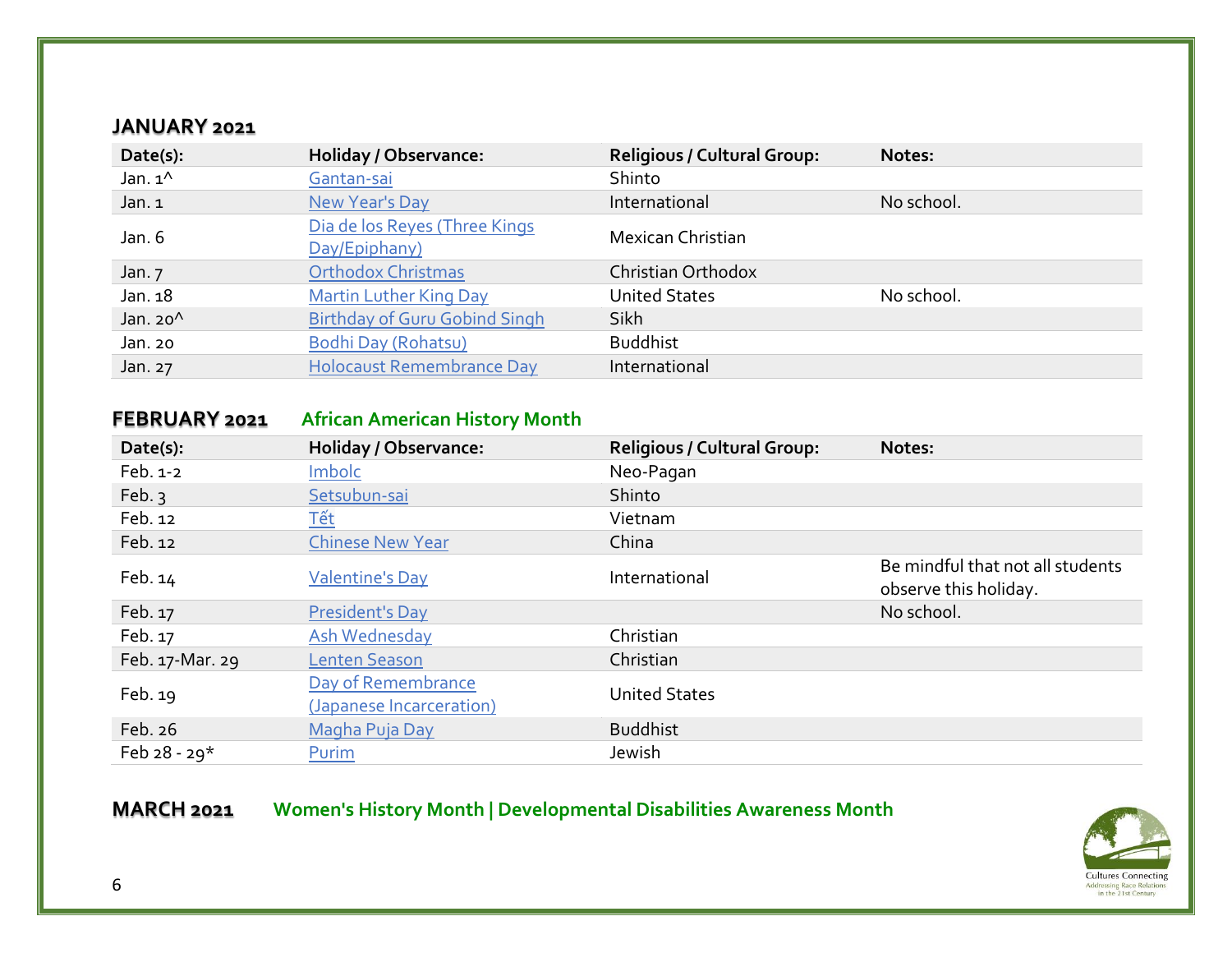| Date(s):           | <b>Holiday / Observance:</b>          | <b>Religious / Cultural Group:</b> | Notes: |
|--------------------|---------------------------------------|------------------------------------|--------|
| Mar. 8             | <b>International Women's Day</b>      | International                      |        |
| Mar. 11            | Maha Shivaratri                       | Hindu                              |        |
| Mar. 17            | St. Patrick's Day                     | Irish                              |        |
| Mar. 20            | Ostara                                | Neo-Pagan                          |        |
| Mar. $20*$         | Naw Rúz                               | Bahá'l / Persian / Kurdish /       |        |
|                    |                                       | Zoroastrianism                     |        |
| Mar. 21            | International Day for the Elimination | International                      |        |
|                    | of Racial Discrimination              |                                    |        |
| Mar. 21-22         | Persian New Year (Nowruz)             | Iranian                            |        |
| Mar. 27-Apr. $4^*$ | Passover (Pesach)                     | Jewish                             |        |
| Mar. 28-29*        | Holi                                  | Hindu                              |        |
| Mar. 28-Apr. 3     | <b>Holy Week</b>                      | Christian                          |        |
| Mar. 31            | César Chávez Day                      | <b>United States</b>               |        |
|                    | <b>International Transgender Day</b>  | International, LGTBQ+              |        |
| Mar. 31            | of Visibility                         | and Allies                         |        |

# **APRIL 2021 Autism Acceptance Month | Holocaust Remembrance Month**

| Date(s):                     | <b>Holiday / Observance:</b>      | <b>Religious / Cultural Group:</b> | Notes: |
|------------------------------|-----------------------------------|------------------------------------|--------|
| Apr. 1                       | <b>Maundy Thursday</b>            | Christian                          |        |
| Apr. 2                       | <b>World Autism Awareness Day</b> | <b>United States</b>               |        |
| Apr. 2                       | <b>Good Friday</b>                | Christian                          |        |
| Apr. $4^{\wedge}$            | <b>Easter</b>                     | Christian                          |        |
| Apr. 6                       | <b>National Tartan Day</b>        | <b>Scottish American</b>           |        |
| Apr. 8                       | Yom HaSho'ah                      | Jewish                             |        |
| Apr. 9                       | <b>National Day of Silence</b>    | LGBTQ+ and Allies                  |        |
| Apr. 12-May 11 <sup>*^</sup> | Ramadan                           | Islamic                            |        |
| Apr. 14                      | Vaisakhi                          | Sikh                               |        |

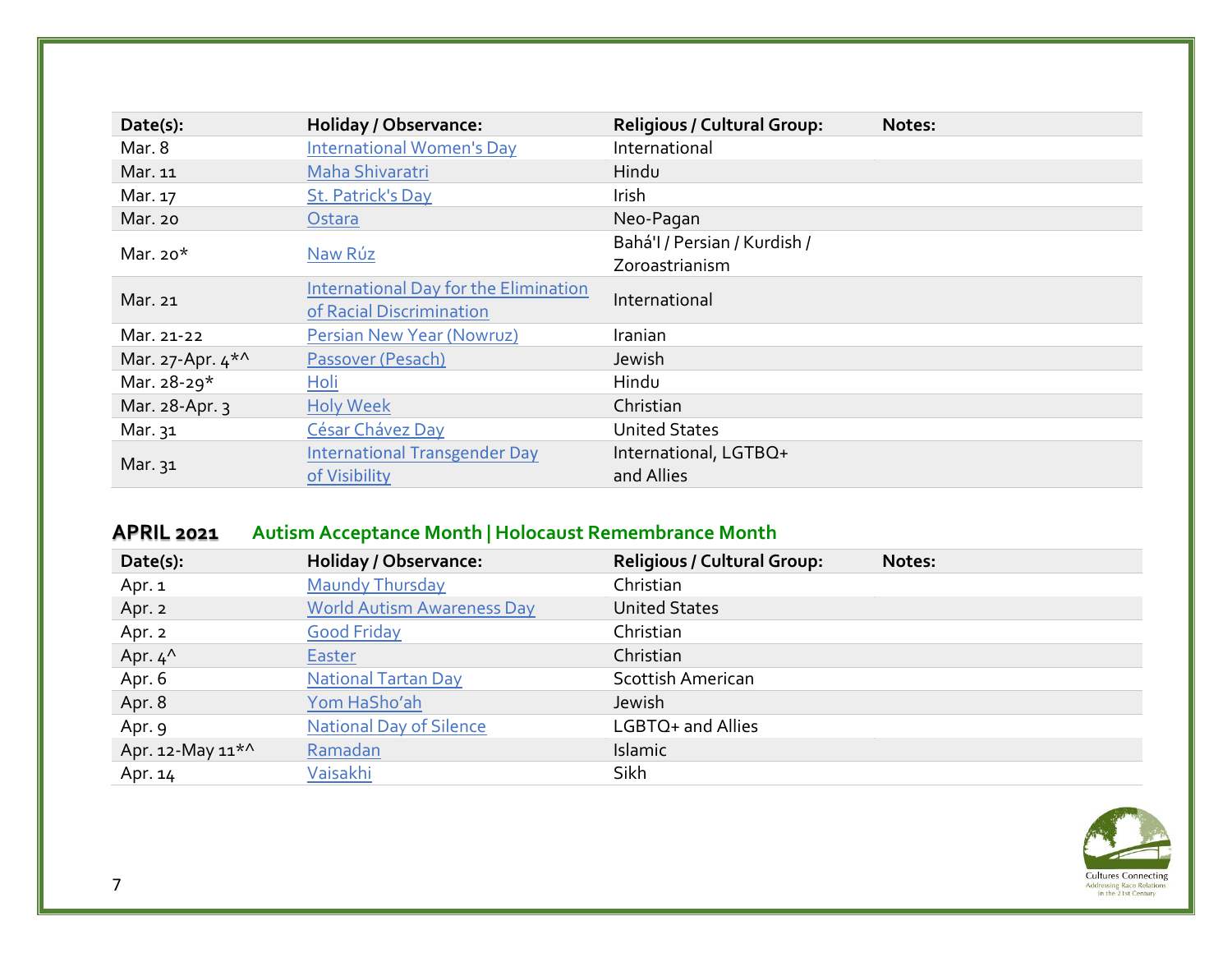| Apr. 14-16        | <b>Bun Pi Mai (New Year)</b> | Laotian              | Begins on the first full moon of<br>April. |
|-------------------|------------------------------|----------------------|--------------------------------------------|
| Apr. $14 - 16*$   | <b>Cambodian New Year</b>    |                      |                                            |
| Apr. 21           | Ramanavami                   | Hindu                |                                            |
| Apr. 21-May $2^*$ | First Day of Ridván          | Bahá'i               |                                            |
| Apr. 27-28*       | Ninth Day of Ridván          | Bahá'i               |                                            |
| Apr. 28           | Palm Sunday                  | Christian / Orthodox |                                            |
| Apr. 30           | <b>Orthodox Good Friday</b>  | Christian Orthodox   |                                            |
| Apr. 30           | Día de los Niños             | Mexican              |                                            |
| Apr. 30-May $1^*$ | Twelfth Day of Ridván        | Bahá'i               |                                            |

# **MAY 2021 Asian American and South Pacific Islander Heritage Month**

| Date(s):                | <b>Holiday / Observance:</b>                   | <b>Religious / Cultural Group:</b> | Notes:                                                                                                    |
|-------------------------|------------------------------------------------|------------------------------------|-----------------------------------------------------------------------------------------------------------|
| May $1^*$               | <b>Beltane</b>                                 | Neo-Pagan                          |                                                                                                           |
| May 1                   | <b>May Day</b><br>(International Worker's Day) | International                      |                                                                                                           |
| May 2                   | <b>Orthodox Easter</b>                         | Christian Orthodox                 |                                                                                                           |
| May 5                   | Cinco de Mayo                                  | <b>United States / Mexican</b>     |                                                                                                           |
| May 8                   | Buddha Day / Visakha Puja<br>/ Vesek           | <b>Buddhist</b>                    |                                                                                                           |
| May 9                   | <b>Mother's Day</b>                            |                                    | Mother's Day (always May 10 <sup>th</sup><br>in Mexico) is very important for<br><b>Mexican Families.</b> |
| May 9                   | Laylat al-Qadr                                 | Islamic                            |                                                                                                           |
| May 12-13 <sup>*^</sup> | Eid al-Fitr (End of Ramadan)                   | Islamic                            |                                                                                                           |
| May 16-18*^             | Shavuot                                        | Jewish                             |                                                                                                           |
| May 22-23*              | Declaration of the Báb                         | Bahá'i                             |                                                                                                           |
| May $23$                | Pentecost                                      | Christian                          |                                                                                                           |

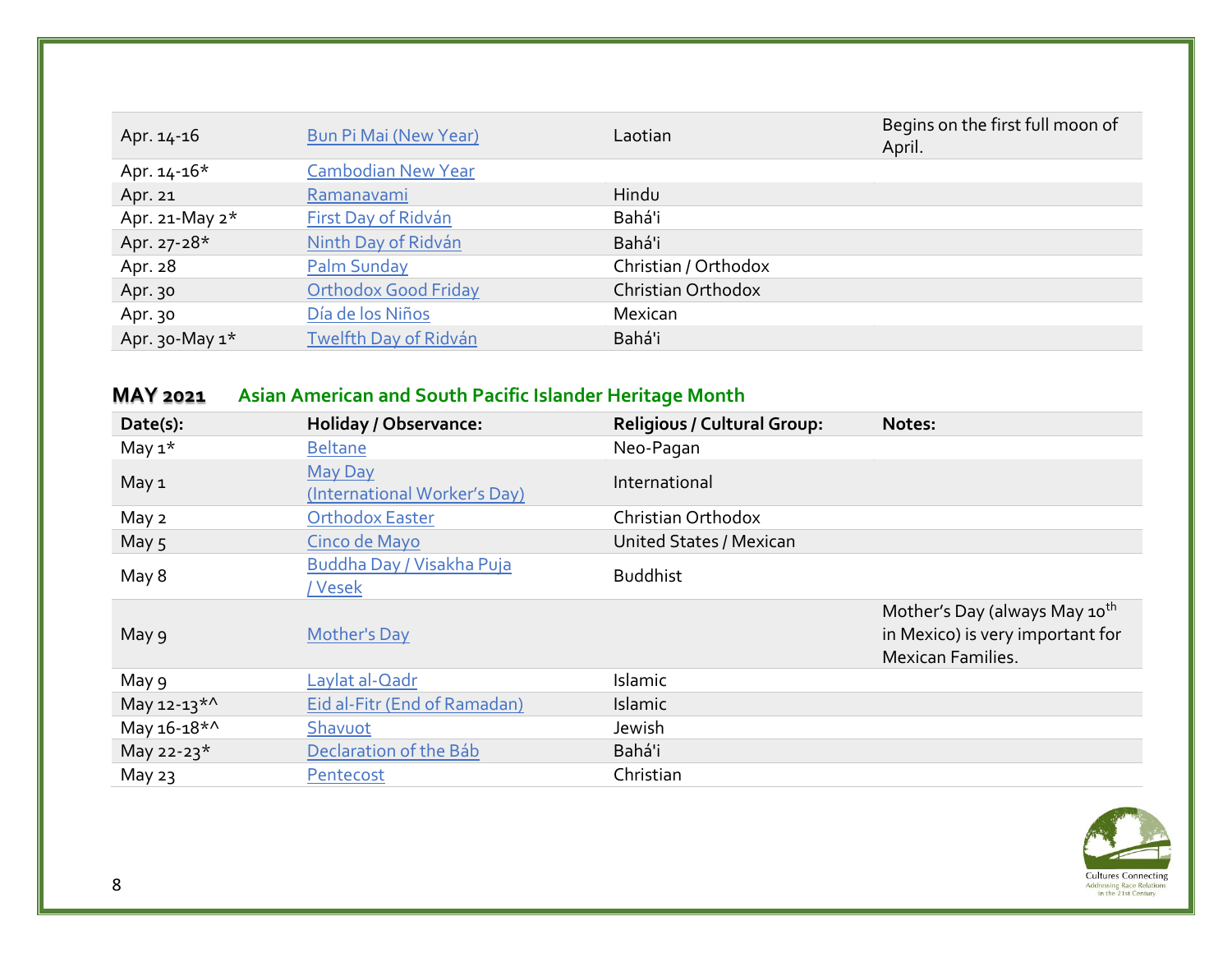| May 27-28* | Ascension of Bahá'u'lláh | Bahá'i                  |            |
|------------|--------------------------|-------------------------|------------|
| May วุ1    | Memorial Day             | United States / Mexican | No school. |

#### **JUNE 2021 LGBTQ+ Pride Month**

| Date(s):   | <b>Holiday / Observance:</b>            | <b>Religious / Cultural Group:</b>  | Notes: |
|------------|-----------------------------------------|-------------------------------------|--------|
| Jun. 12    | <b>Loving Day</b>                       | <b>United States</b>                |        |
| Jun. 12    | Philippine Independence Day             | Filipino                            |        |
| Jun. 19    | Juneteenth                              | African American                    |        |
| Jun. 19-20 | <b>Eid-ul-Adha (Feast of Sacrifice)</b> | Islamic                             |        |
| Jun. 20    | Summer Solstice/Litha                   | Neo-Pagan                           |        |
| Jun. 27    | 17th of Tammuz                          | Jewish                              |        |
| Jun. 28    | Pride                                   | International, LGBTQ+<br>and Allies |        |

#### **JULY 2021**

| Date(s):   | Holiday / Observance:             | <b>Religious / Cultural Group:</b> | Notes: |
|------------|-----------------------------------|------------------------------------|--------|
| Jul.4      | <b>Independence Day</b>           |                                    |        |
| Jul. $5$   | Dharma Day                        | <b>Buddhist</b>                    |        |
| Jul. 17-18 | Tisha B'Av                        | Jewish                             |        |
| Jul. 17-22 | <u>Haii</u>                       | Islamic                            |        |
| Jul. $23$  | <b>Birthday of Haile Selassie</b> | Rastafarian                        |        |

### **AUGUST 2021**

| Date(s):        | Holiday / Observance: | <b>Religious / Cultural Group:</b> | Notes: |
|-----------------|-----------------------|------------------------------------|--------|
| Aug. 1          | Lughnasadh (Lammas)   | Neo-Pagan                          |        |
| Aug. 9-Sept. 6* | Al-Hijra / Muharram   | <b>Islamic</b>                     |        |